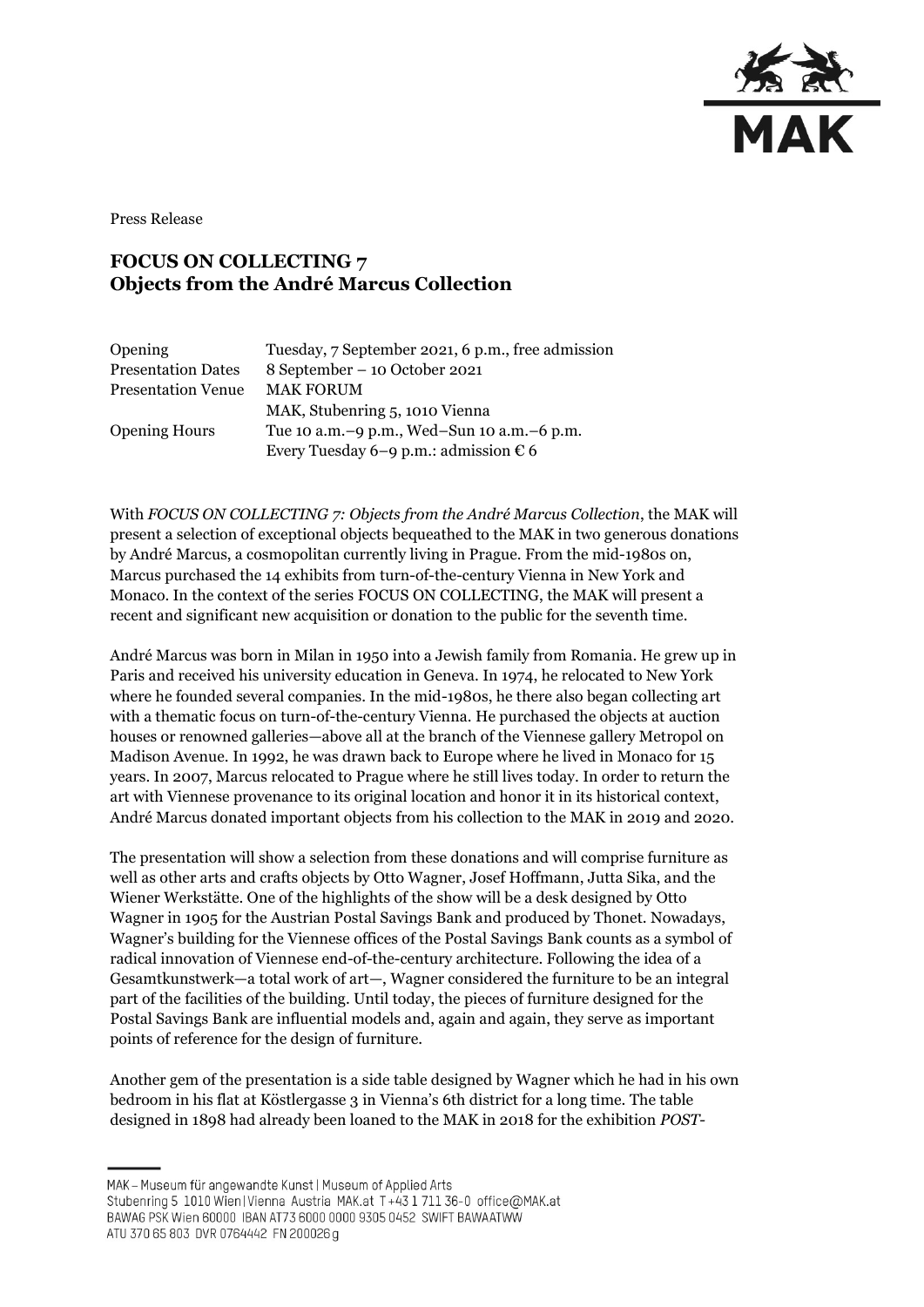

*OTTO WAGNER: From the Postal Savings Bank to Post-Modernism* before it became a permanent part of the MAK Collection in 2019.

Also an important valuable addition to the MAK Collection is a writing set designed by Josef Hoffmann and executed by the Wiener Werkstätte in 1909, which was owned by US artist Andy Warhol for a while. As a relentless universal designer, Josef Hoffmann was a teacher for many years, an influential designer of arts and crafts, and cofounder of the Viennese Secession, the Wiener Werkstätte, as well as the Werkbund. His profound belief in the power of beauty and individual artistic expression formed his distinctive creative fingerprint. After Andy Warhol's death in 1987, André Marcus purchased Hoffmann's writing set at an auction.

Press photos are available for download at MAK.at/en/press.